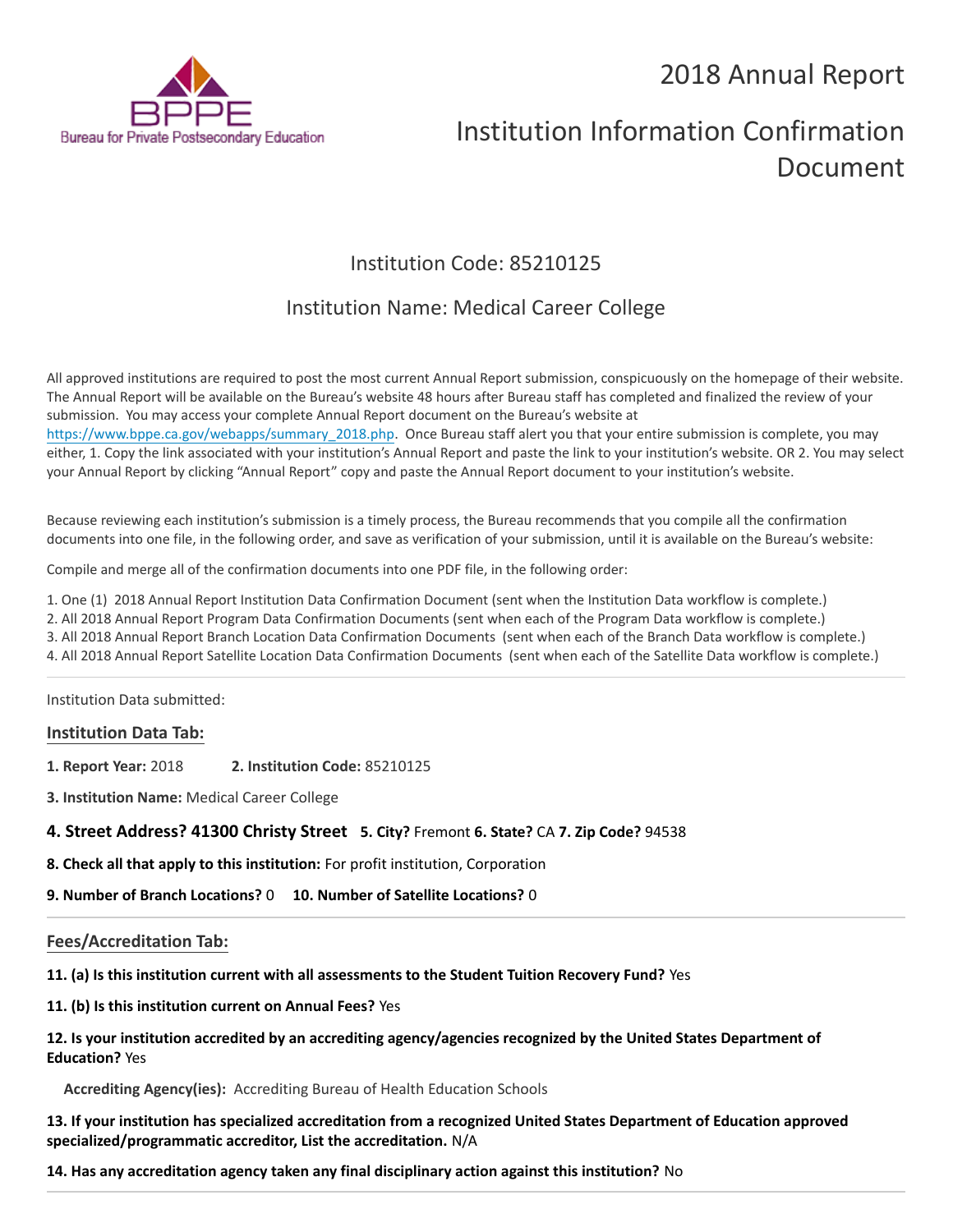# **Financial Tab:**

## **15. Does your institution participate in federal financial aid programs under Title IV of the Federal Higher Education Act? No**

What is the total amount of Title IV funds received by your institution in this Reporting Year?

## **16. Does your institution participate in veterans' financial aid education programs?** No

What is the total amount of veterans' financial aid funds received by your institution in this Reporting Year?

## **17. Does your institution participate in the Cal Grant program?** No

What is the total amount of Cal Grant funds received by your institution in this Reporting Year?

## **18. Is your institution on the California's Eligible Training Provider List (ETPL)?** Yes

## **19. Is your institution receiving funds from the Workforce Innovation and Opportunity Act (WIOA) Program?** No

What is the total amount of WIOA funds received by your institution in this Reporting Year?

## **20. Does your Institution participate in, or offer any other government or non-governmental financial aid programs?** No

If yes, please provide the name of the financial aid program.

## **21. The percentage of institutional income in 2017 that was derived from public funding.** 0

**22. Enter the most recent three-year cohort default rate reported by the U.S. Department of Education for this institution, if applicable.** 0

**23. The percentage of the students who attended this institution during this Reporting Year who received federal student loans to help pay their cost of education at the school.** 0

# **Offerings Tab:**

- **24. Total number of students enrolled at this institution?** 254
- **25. Number of Doctorate Degree Programs Offered?** 0
- **26. Number of Students enrolled in Doctorate programs at this institution?** 0
- **27. Number of Master Degree Programs Offered?** 0
- **28. Number of Students enrolled in Master programs at this institution?** 0
- **29. Number of Bachelor Degree Programs Offered?** 0
- **30. Number of Students enrolled in Bachelor programs at this institution?** 0
- **31. Number of Associate Degree Programs Offered?** 0
- **32. Number of Students enrolled in associate programs at this institution?** 0
- **33. Number of Diploma or Certificate Programs Offered?** 4
- **34. Number of Students enrolled in diploma or certificate programs at this institution?** 236

# **Wesbite/Uploads Tab:**

**Institution Website:**  www.medicalcareercollege.us

- **35. School Performance Fact Sheet Upload:** Medical Career College SPFS 2017-2018.pdf
- **36. Catalog Upload:** Catalog 11-8-18.pdf
- **37. Enrollment Agreement Upload:** Enrollment Agreement.pdf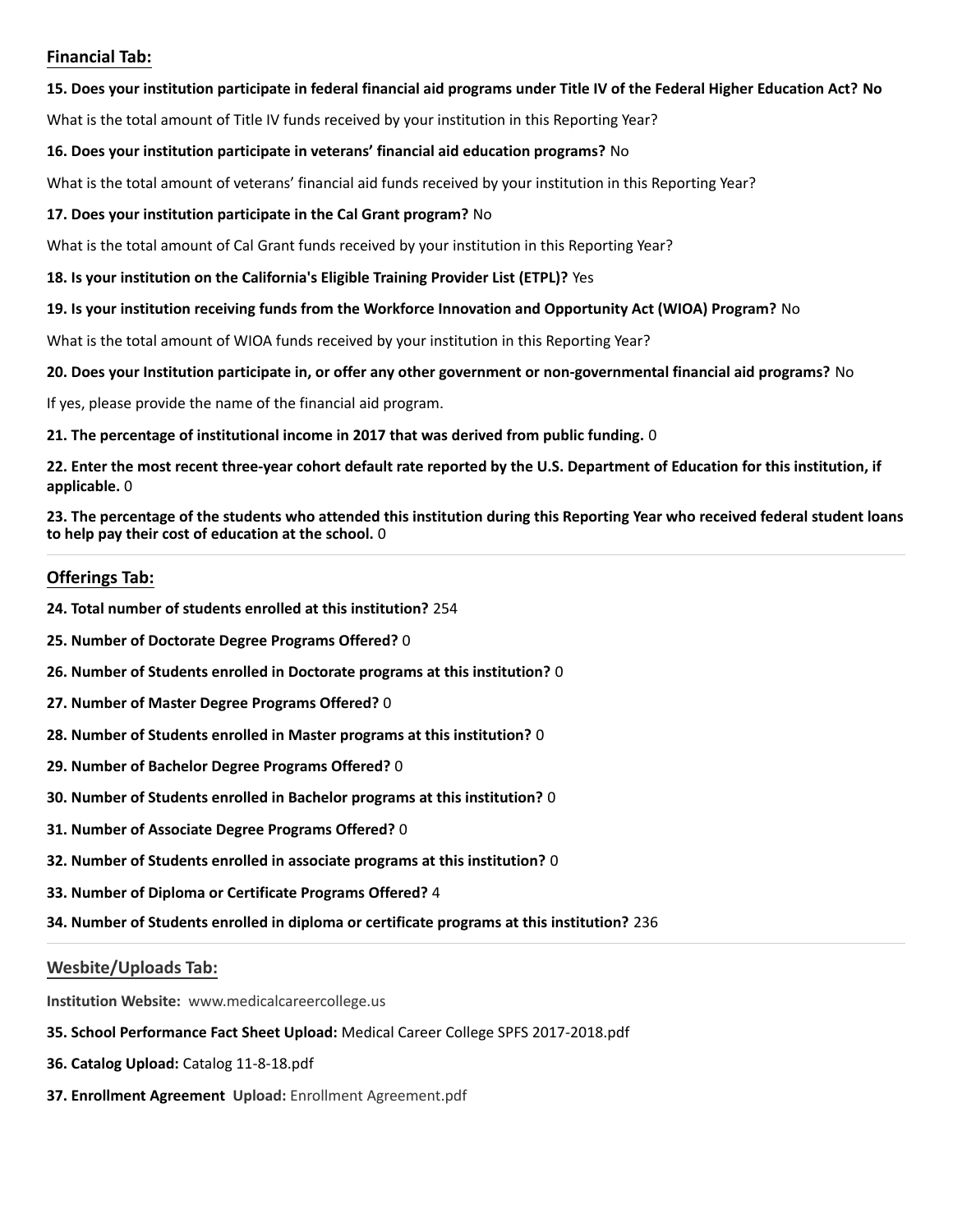

### Institution Code: 85210125

#### Institution Name: Medical Career Training College, Inc.

Program: Nurse Assistant Program

All approved institutions are required to post the most current Annual Report submission, conspicuously on the homepage of their website. The Annual Report will be available on the Bureau's website 48 hours after Bureau st you that your entire submission is complete, you may either, 1. Copy the link associated with your institution's Annual Report and paste the link to your institution's website. OR 2. You may select your Annual Report by cl

Because reviewing each institution's submission is a timely process, the Bureau recommends that you compile all the confirmation documents into one file, in the following order, and save as verification of your submission, it is available on the Bureau's website:

Compile and merge all of the confirmation documents into one PDF file, in the following order:

1. One (1) 2018 Annual Report Institution Data Confirmation Document (sent when the Institution Data workflow is complete.)

2. All 2018 Annual Report Program Data Confirmation Documents (sent when each of the Program Data workflow is complete.)<br>3. All 2018 Annual Report Branch Location Data Confirmation Documents (sent when each of the Branch

4. All 2018 Annual Report Satellite Location Data Confirmation Documents (sent when each of the Satellite Data workflow is complete.)

Program Data submitted:

#### **Program Data Tab:**

**1. Report Year:** 2018 **2. Instuon Code:** 85210125

**3. Institution Name:** Medical Career Training College, Inc.

**Program Name Tab:**

**4. Program Name: Nurse Assistant Program** 

**5. Degree/Program Level:** Diploma/Cerficate **5a. Degree/Program Level Other:**

**6. Degree/Program Title:** Diploma/Cerficate **6a. Degree/Program Title Other:**

**Financial and Graduation Tab:** 

| 7. Number of Degrees or Diplomas Awarded? 190                                                                                                 | 8. Total Charges for this<br>Program? \$1,350.00 | 9. The percentage of enrolled students in 2017 receiving federal student loans to<br>$\parallel$ pay for this program. 0 |
|-----------------------------------------------------------------------------------------------------------------------------------------------|--------------------------------------------------|--------------------------------------------------------------------------------------------------------------------------|
| 10. The percentage of graduates in 2017 who took out federal student loans to 11. Number of Students Who Began the<br>pay for this program. 0 | Program? 193                                     | 12. Students Available for Graduation? 193                                                                               |
| 13. On-time Graduates? 190                                                                                                                    | 14. Completion Rate? 98.4456                     | 15.150% Completion Rate?                                                                                                 |

16. Is the above data taken from the Integrated Postsecondary Education Data System (IPEDS) of the United States Department of Education? No

**Placement Data Tab:**

CEC § 94929.5 requires institutions to report placement data for every program that is designed or advertised to lead to a particular career, or advertised or promoted with any claim regarding job placement.

| 17. Graduates Available for Employment? 190                                                                                                                     | 18 Graduates Employed in the Field? 156 | <b>19. Placement Rate? 82.10526</b> |  |
|-----------------------------------------------------------------------------------------------------------------------------------------------------------------|-----------------------------------------|-------------------------------------|--|
| 20. Graduates Employed in the field                                                                                                                             |                                         |                                     |  |
| 20a. 20 to 29 hours per week? 0<br>20b. At least 30 hours per week? 156                                                                                         |                                         |                                     |  |
| 21. Indicate the number of graduates employed                                                                                                                   |                                         |                                     |  |
| $21a$ . In a single position in the field of study: 0<br>21b. Concurrent aggregated positions in the field of study: 156                                        |                                         |                                     |  |
| 21c. Freelance/self-employed: 0<br>21d. By the institution or an employer owned by the institution, or an employer who shares ownership with the institution: 0 |                                         |                                     |  |

**Exam Passage Rate Tab:**

5 CCR §74112(i) requires the institution to collect the exam passage data directly from its graduates if the exam passage data is not available from the licensing agency.

**22. Does this educational program lead to an occupation that requires State licensing?** Yes

**22a. Do graduates have the option or requirement for more than one type of State licensing exam?** No

 **Opon/Requirement #1: Opon/Requirement #2: Opon/Requirement #3: Opon/Requirement #4:**

#### **Exam Passage Rate - Year 1 Tab:**

23. Name of the State licensing entity that licenses the field: Yes

24. Name of Exam? Certified Nursing Assistant State test

| 25. Number of Graduates Taking State Exam? 190 | 26. Number Who Passed the State Exam? 190 | 27. Number Who Failed the State Exam? 0 | 28. Passage Rate? 100 |
|------------------------------------------------|-------------------------------------------|-----------------------------------------|-----------------------|
|------------------------------------------------|-------------------------------------------|-----------------------------------------|-----------------------|

**29. Is This Data from the State Licensing Agency that Administered the Exam?** Yes **29a. Name of Agency:** American Red Cross

30. If the response to #29 is "No", provide a description of the process used for Attempting to Contact Students.

**Exam Passage Rate - Year 2 Tab:**

31. Name of the State licensing entity that licenses the field: California Department of Public Health

**32. Name of Exam?** Certified Nursing Assistant State Test

| 12 198<br>33. Number of Graduates Taking State Exam? | 34. Number Who Passed the State Exam? 198 | <b>35. Number Who Failed the State Exam? 0</b> | $\vert$ 36. Passage Rate? 100 |  |
|------------------------------------------------------|-------------------------------------------|------------------------------------------------|-------------------------------|--|
|------------------------------------------------------|-------------------------------------------|------------------------------------------------|-------------------------------|--|

**37. Is This Data from the State Licensing Agency that Administered the Exam?** Yes **37a. Name of Agency:** American Red Cross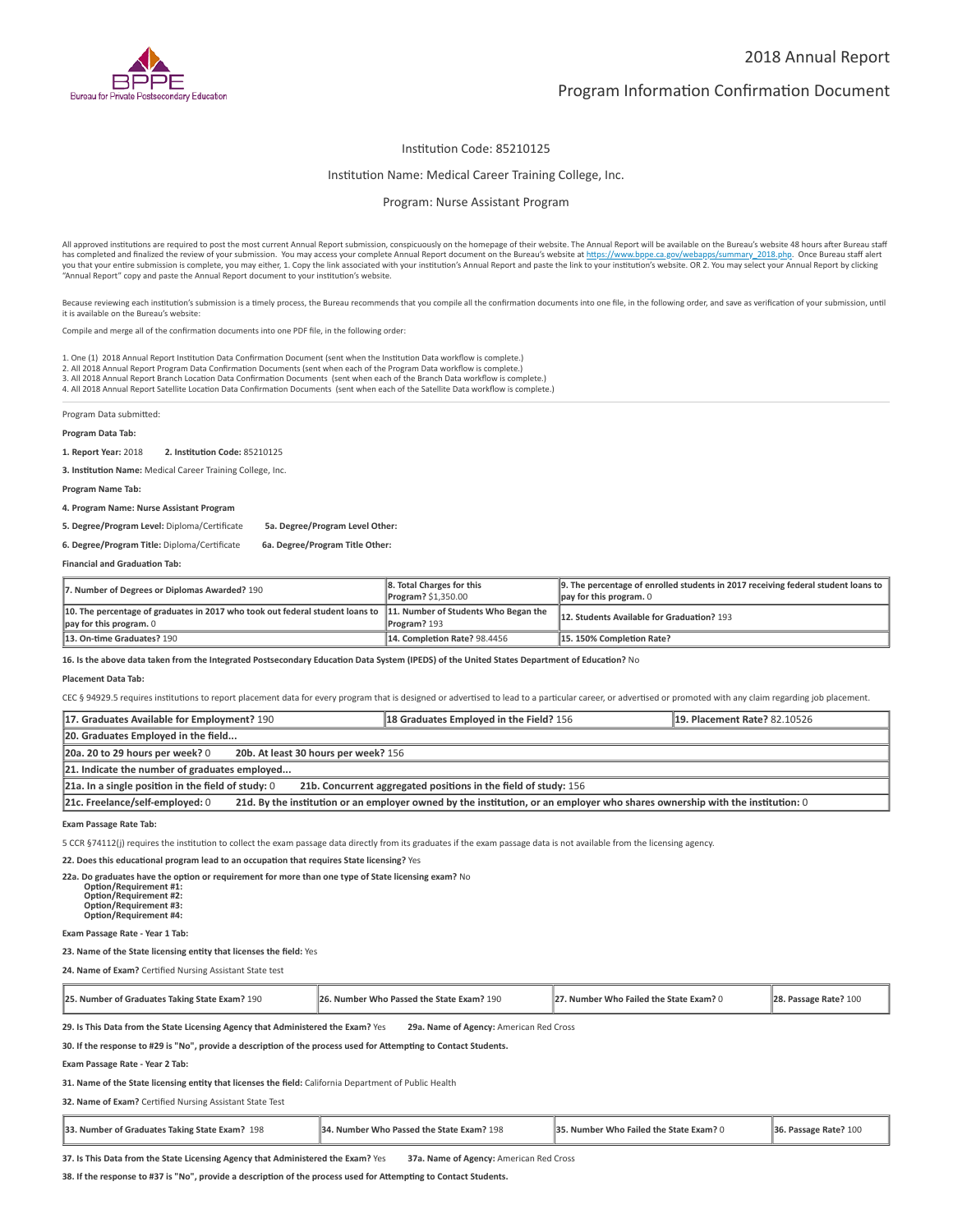$CEC$  §94910(d) and 94929.5(a)(3) require the reporting of salary and wage information in increments of \$5,000.00 for graduates employed in the field of study.

**39. Graduates Available for Employment?** 190 **40. Graduates Employed in the Field of Study?** 156

| $\ $ \$0 - \$5,000: 0              | \$5,001 - \$10,000: 0   | \$10.001 - \$15.000: 0   | $\frac{1515,001 - $20,000:0}{}$ |
|------------------------------------|-------------------------|--------------------------|---------------------------------|
| $\parallel$ \$20,001 - \$25,000: 0 | 1,925,001 - \$30,000: 0 | \$30,001 - \$35,000: 156 | $\frac{1535,001 - $40,000:0}{}$ |
| S40,001 - \$45,000: 0              | 1\$45,001 - \$50,000: 0 | S50.001 - \$55.000: 0    | $\frac{1555,001 - $60,000:0}{}$ |
| $\parallel$ \$60,001 - \$65,000: 0 | 1\$65,001 - \$70,000: 0 | S70.001 - \$75.000: 0    | $\frac{1575,001 - $80,000:0}{}$ |
| \$80,001 - \$85,000: 0             | 1,885,001 - \$90,000: 0 | \$90.001 - \$95.000: 0   | \$95,001 - \$100,000: 0         |
| Over \$100,001: 0                  |                         |                          |                                 |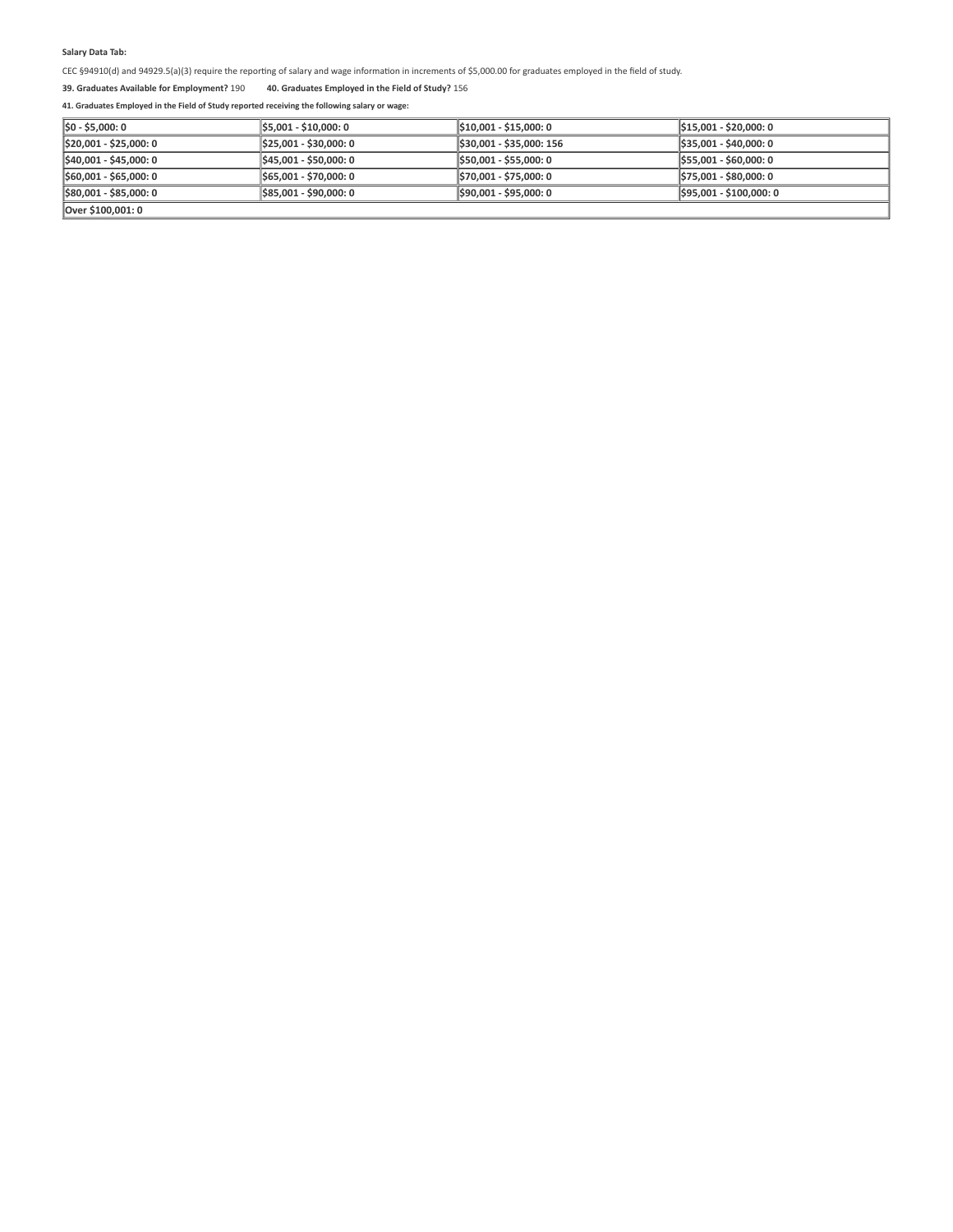

### Institution Code: 85210125

## Institution Name: Medical Career Training College, Inc.

Program: Acute Care CNA Program

All approved institutions are required to post the most current Annual Report submission, conspicuously on the homepage of their website. The Annual Report will be available on the Bureau's website 48 hours after Bureau st you that your entire submission is complete, you may either, 1. Copy the link associated with your institution's Annual Report and paste the link to your institution's website. OR 2. You may select your Annual Report by cl

Because reviewing each institution's submission is a timely process, the Bureau recommends that you compile all the confirmation documents into one file, in the following order, and save as verification of your submission, it is available on the Bureau's website:

Compile and merge all of the confirmation documents into one PDF file, in the following order:

1. One (1) 2018 Annual Report Institution Data Confirmation Document (sent when the Institution Data workflow is complete.)

2. All 2018 Annual Report Program Data Confirmation Documents (sent when each of the Program Data workflow is complete.)<br>3. All 2018 Annual Report Branch Location Data Confirmation Documents (sent when each of the Branch

4. All 2018 Annual Report Satellite Location Data Confirmation Documents (sent when each of the Satellite Data workflow is complete.)

Program Data submitted:

#### **Program Data Tab:**

**1. Report Year:** 2018 **2. Instuon Code:** 85210125

**3. Institution Name:** Medical Career Training College, Inc.

**Program Name Tab:**

**4. Program Name: Acute Care CNA Program** 

**5. Degree/Program Level:** Diploma/Cerficate **5a. Degree/Program Level Other:**

**6. Degree/Program Title:** Diploma/Cerficate **6a. Degree/Program Title Other:**

**Financial and Graduation Tab:** 

| 7. Number of Degrees or Diplomas Awarded? 14                                                                                                       | 8. Total Charges for this<br><b>Program? \$800.00</b> | $\parallel$ 9. The percentage of enrolled students in 2017 receiving federal student loans to $\parallel$<br>$\parallel$ pay for this program. 0 |
|----------------------------------------------------------------------------------------------------------------------------------------------------|-------------------------------------------------------|--------------------------------------------------------------------------------------------------------------------------------------------------|
| 10. The percentage of graduates in 2017 who took out federal student loans to $\,$ 11. Number of Students Who Began the<br>pay for this program. 0 | Program? 14                                           | 12. Students Available for Graduation? 14                                                                                                        |
| 13. On-time Graduates? 14                                                                                                                          | 14. Completion Rate? 100                              | 15.150% Completion Rate?                                                                                                                         |

16. Is the above data taken from the Integrated Postsecondary Education Data System (IPEDS) of the United States Department of Education? No

**Placement Data Tab:**

CEC § 94929.5 requires institutions to report placement data for every program that is designed or advertised to lead to a particular career, or advertised or promoted with any claim regarding job placement.

| 17. Graduates Available for Employment? 14                                                                                                                      | 18 Graduates Employed in the Field? 14 | 19. Placement Rate? 100 |  |
|-----------------------------------------------------------------------------------------------------------------------------------------------------------------|----------------------------------------|-------------------------|--|
| 20. Graduates Employed in the field                                                                                                                             |                                        |                         |  |
| 20a. 20 to 29 hours per week? 0<br>20b. At least 30 hours per week? 14                                                                                          |                                        |                         |  |
| 21. Indicate the number of graduates employed                                                                                                                   |                                        |                         |  |
| $21a$ . In a single position in the field of study: 0<br>21b. Concurrent aggregated positions in the field of study: 14                                         |                                        |                         |  |
| 21d. By the institution or an employer owned by the institution, or an employer who shares ownership with the institution: 0<br>21c. Freelance/self-employed: 0 |                                        |                         |  |

**Exam Passage Rate Tab:**

5 CCR §74112(j) requires the institution to collect the exam passage data directly from its graduates if the exam passage data is not available from the licensing agency.

**22. Does this educational program lead to an occupation that requires State licensing?** No

22a. Do graduates have the option or requirement for more than one type of State licensing exam?

 **Opon/Requirement #1: Opon/Requirement #2: Opon/Requirement #3: Opon/Requirement #4:**

#### **Exam Passage Rate - Year 1 Tab:**

23. Name of the State licensing entity that licenses the field: No

**24. Name of Exam?**

| 25. Number of Graduates Taking State Exam? | 26. Number Who Passed the State Exam? | 27. Number Who Failed the State Exam? 0 | Passage Rate: |
|--------------------------------------------|---------------------------------------|-----------------------------------------|---------------|
|                                            |                                       |                                         |               |

**29. Is This Data from the State Licensing Agency that Administered the Exam? 29a. Name of Agency:**

30. If the response to #29 is "No", provide a description of the process used for Attempting to Contact Students.

**Exam Passage Rate - Year 2 Tab:**

**31. Name of the State licensing enty that licenses the field:**

**32. Name of Exam?**

| 33. Number of Graduates Taking State Exam? | 34. Number Who Passed the State Exam? | 35. Number Who Failed the State Exam? 0 | 36. Passage Rate? |
|--------------------------------------------|---------------------------------------|-----------------------------------------|-------------------|
|--------------------------------------------|---------------------------------------|-----------------------------------------|-------------------|

**37. Is This Data from the State Licensing Agency that Administered the Exam? 37a. Name of Agency:**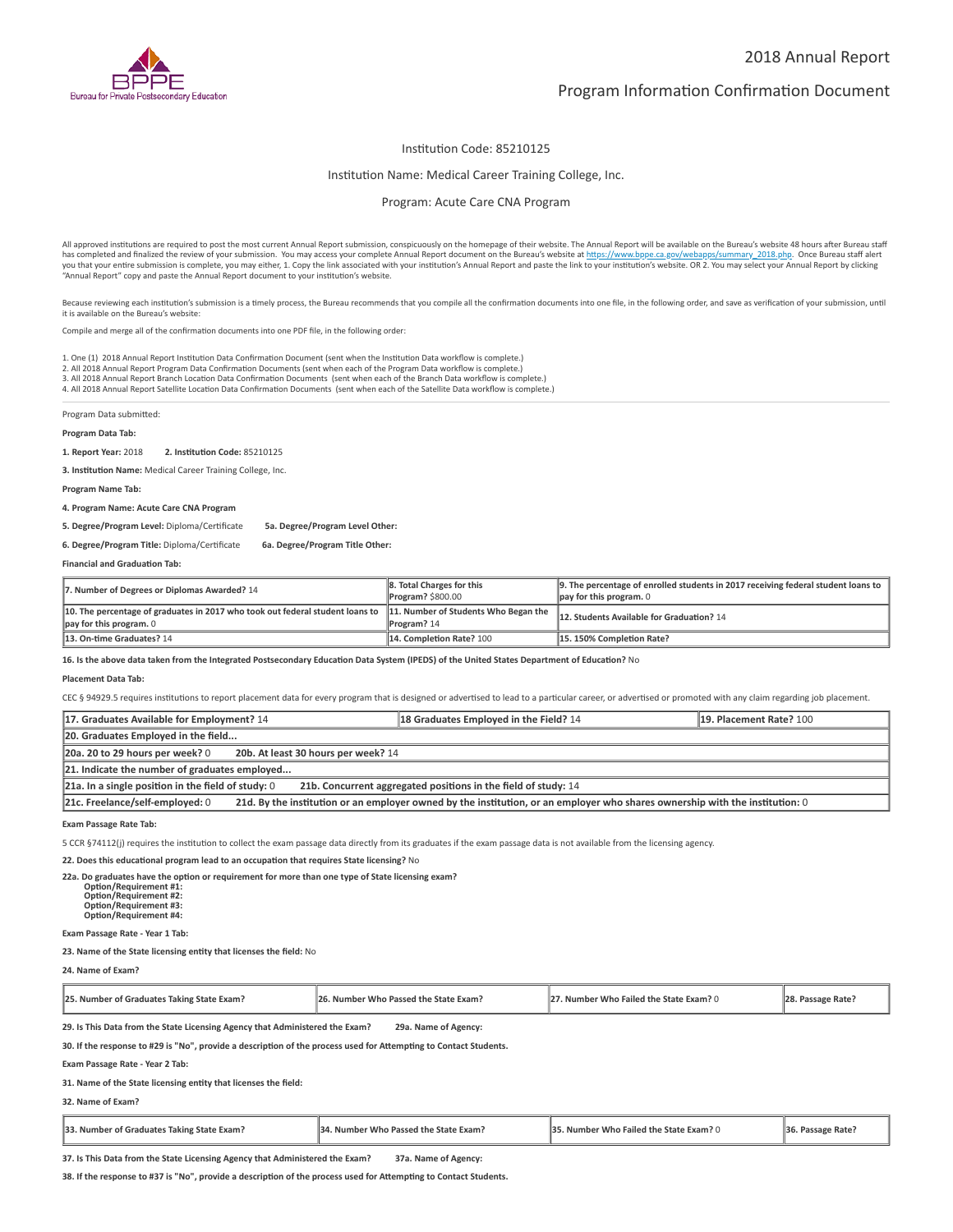$CEC$  §94910(d) and 94929.5(a)(3) require the reporting of salary and wage information in increments of \$5,000.00 for graduates employed in the field of study.

## **39. Graduates Available for Employment?** 14 **40. Graduates Employed in the Field of Study?** 14

| SO - \$5,000: 0                     | \$5,001 - \$10,000: 0   | S10.001 - \$15.000: 0   | $\parallel$ \$15.001 - \$20.000: 0  |
|-------------------------------------|-------------------------|-------------------------|-------------------------------------|
| $\parallel$ \$20,001 - \$25,000: 0  | \$25,001 - \$30,000: 0  | \$30,001 - \$35,000: 14 | $\frac{1}{2}$ \$35,001 - \$40,000:0 |
| \$40,001 - \$45,000: 0              | 1\$45,001 - \$50,000: 0 | 1\$50,001 - \$55,000: 0 | \$55,001 - \$60,000: 0              |
| $\frac{1560,001 - 565,000}{0}$      | \$65,001 - \$70,000: 0  | 1,970,001 - \$75,000: 0 | \$75,001 - \$80,000: 0              |
| $\frac{1}{2}$ \$80,001 - \$85,000:0 | \$85,001 - \$90,000: 0  | S90.001 - \$95.000: 0   | S95.001 - \$100.000: 0              |
| Over \$100,001: 0                   |                         |                         |                                     |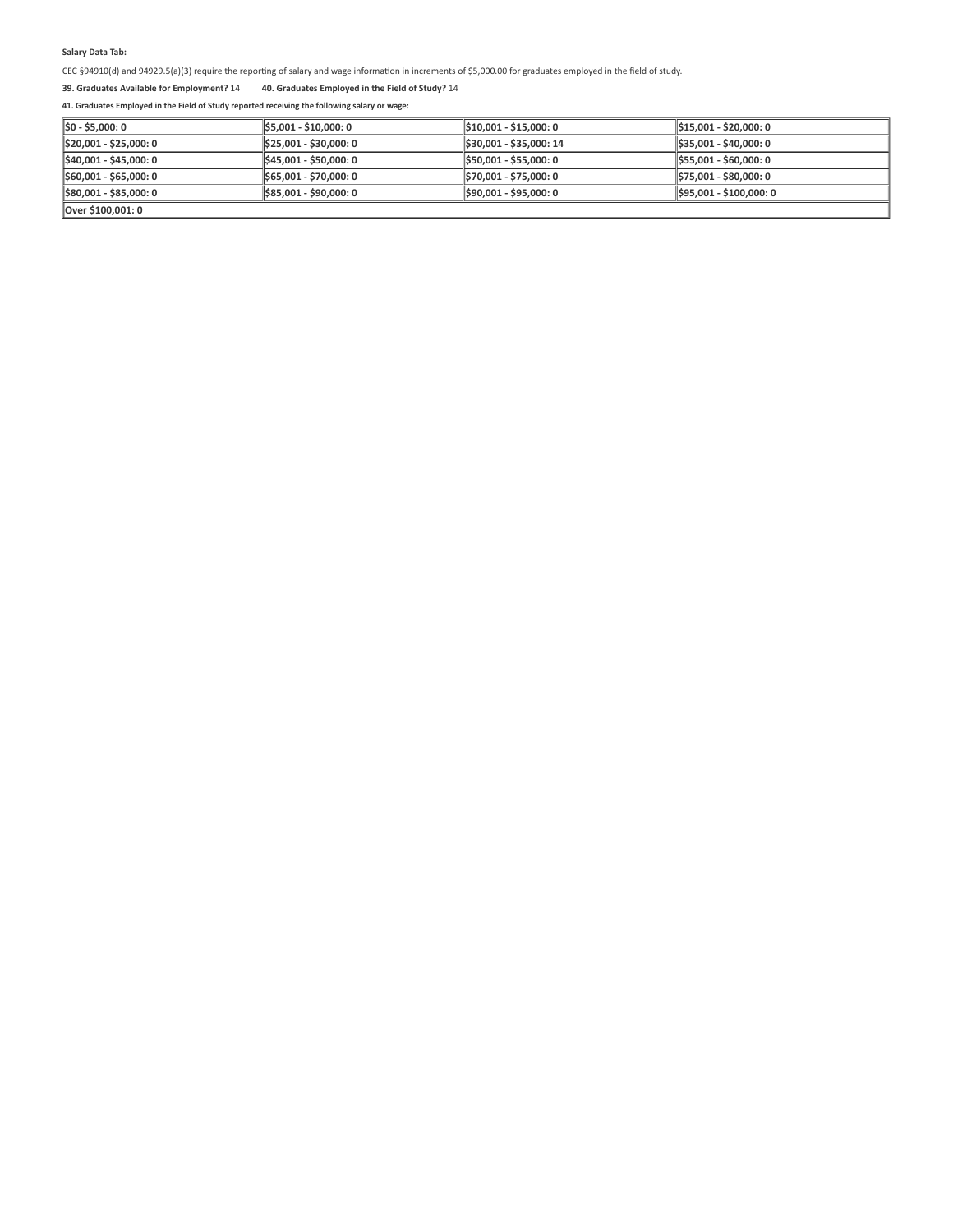

### Institution Code: 85210125

#### Institution Name: Medical Career Training College, Inc.

Program: Hemodialysis Technician Program

All approved institutions are required to post the most current Annual Report submission, conspicuously on the homepage of their website. The Annual Report will be available on the Bureau's website 48 hours after Bureau st you that your entire submission is complete, you may either, 1. Copy the link associated with your institution's Annual Report and paste the link to your institution's website. OR 2. You may select your Annual Report by cl "Annual Report" copy and paste the Annual Report document to your institution's website.

Because reviewing each institution's submission is a timely process, the Bureau recommends that you compile all the confirmation documents into one file, in the following order, and save as verification of your submission, it is available on the Bureau's website:

Compile and merge all of the confirmation documents into one PDF file, in the following order:

1. One (1) 2018 Annual Report Institution Data Confirmation Document (sent when the Institution Data workflow is complete.)

2. All 2018 Annual Report Program Data Confirmation Documents (sent when each of the Program Data workflow is complete.)<br>3. All 2018 Annual Report Branch Location Data Confirmation Documents (sent when each of the Branch

4. All 2018 Annual Report Satellite Location Data Confirmation Documents (sent when each of the Satellite Data workflow is complete.)

Program Data submitted:

#### **Program Data Tab:**

**1. Report Year:** 2018 **2. Instuon Code:** 85210125

**3. Institution Name:** Medical Career Training College, Inc.

**Program Name Tab:**

**4. Program Name: Hemodialysis Technician Program** 

**5. Degree/Program Level:** Diploma/Cerficate **5a. Degree/Program Level Other:**

**6. Degree/Program Title:** Diploma/Cerficate **6a. Degree/Program Title Other:**

**Financial and Graduation Tab:** 

| 7. Number of Degrees or Diplomas Awarded? 27                                                                                                                   | 8. Total Charges for this<br>Program? \$5,000.00 | 9. The percentage of enrolled students in 2017 receiving federal student loans to<br>$\parallel$ pay for this program. 0 |
|----------------------------------------------------------------------------------------------------------------------------------------------------------------|--------------------------------------------------|--------------------------------------------------------------------------------------------------------------------------|
| 10. The percentage of graduates in 2017 who took out federal student loans to $\,$ 11. Number of Students Who Began the<br>$\parallel$ pay for this program. 0 | Program? 35                                      | 12. Students Available for Graduation? 27                                                                                |
| 13. On-time Graduates? 27                                                                                                                                      | 14. Completion Rate? 100                         | 15.150% Completion Rate?                                                                                                 |

16. Is the above data taken from the Integrated Postsecondary Education Data System (IPEDS) of the United States Department of Education? No

**Placement Data Tab:**

CEC § 94929.5 requires institutions to report placement data for every program that is designed or advertised to lead to a particular career, or advertised or promoted with any claim regarding job placement.

| 17. Graduates Available for Employment? 27                                                                                                                      | 18 Graduates Employed in the Field? 22 | <b>19. Placement Rate? 81.48148</b> |  |
|-----------------------------------------------------------------------------------------------------------------------------------------------------------------|----------------------------------------|-------------------------------------|--|
| 20. Graduates Employed in the field                                                                                                                             |                                        |                                     |  |
| 20a. 20 to 29 hours per week? 0<br>20b. At least 30 hours per week? 22                                                                                          |                                        |                                     |  |
| 21. Indicate the number of graduates employed                                                                                                                   |                                        |                                     |  |
| $21a$ . In a single position in the field of study: 0<br>21b. Concurrent aggregated positions in the field of study: 22                                         |                                        |                                     |  |
| 21c. Freelance/self-employed: 0<br>21d. By the institution or an employer owned by the institution, or an employer who shares ownership with the institution: 0 |                                        |                                     |  |

**Exam Passage Rate Tab:**

5 CCR §74112(i) requires the institution to collect the exam passage data directly from its graduates if the exam passage data is not available from the licensing agency.

**22. Does this educational program lead to an occupation that requires State licensing?** Yes

**22a. Do graduates have the option or requirement for more than one type of State licensing exam?** No

 **Opon/Requirement #1: Opon/Requirement #2: Opon/Requirement #3: Opon/Requirement #4:**

#### **Exam Passage Rate - Year 1 Tab:**

23. Name of the State licensing entity that licenses the field: Yes

24. Name of Exam? Certified Hemodialysis Technician State Test

| 25. Number of Graduates Taking State Exam? 27 | 26. Number Who Passed the State Exam? 2 | 27. Number Who Failed the State Exam? 0 | 28. Passage Rate? 100 |
|-----------------------------------------------|-----------------------------------------|-----------------------------------------|-----------------------|
|-----------------------------------------------|-----------------------------------------|-----------------------------------------|-----------------------|

**29. Is This Data from the State Licensing Agency that Administered the Exam?** Yes **29a. Name of Agency:** California Dialysis Council

30. If the response to #29 is "No", provide a description of the process used for Attempting to Contact Students.

**Exam Passage Rate - Year 2 Tab:**

31. Name of the State licensing entity that licenses the field: California Department of Public Health

**32. Name of Exam?** Cerfied Hemodialysis Technician State Test

| 133.<br>. Number of Graduates Taking State Exam? | 134.<br>. Number Who Passed the State Exam? 31 | <b>1853</b><br>35.<br><b>Failed the State Exam? 0</b><br>Number<br>wno | Passage Rate? 100<br>36. |
|--------------------------------------------------|------------------------------------------------|------------------------------------------------------------------------|--------------------------|
|--------------------------------------------------|------------------------------------------------|------------------------------------------------------------------------|--------------------------|

**37. Is This Data from the State Licensing Agency that Administered the Exam?** Yes **37a. Name of Agency:** California Dialysis Council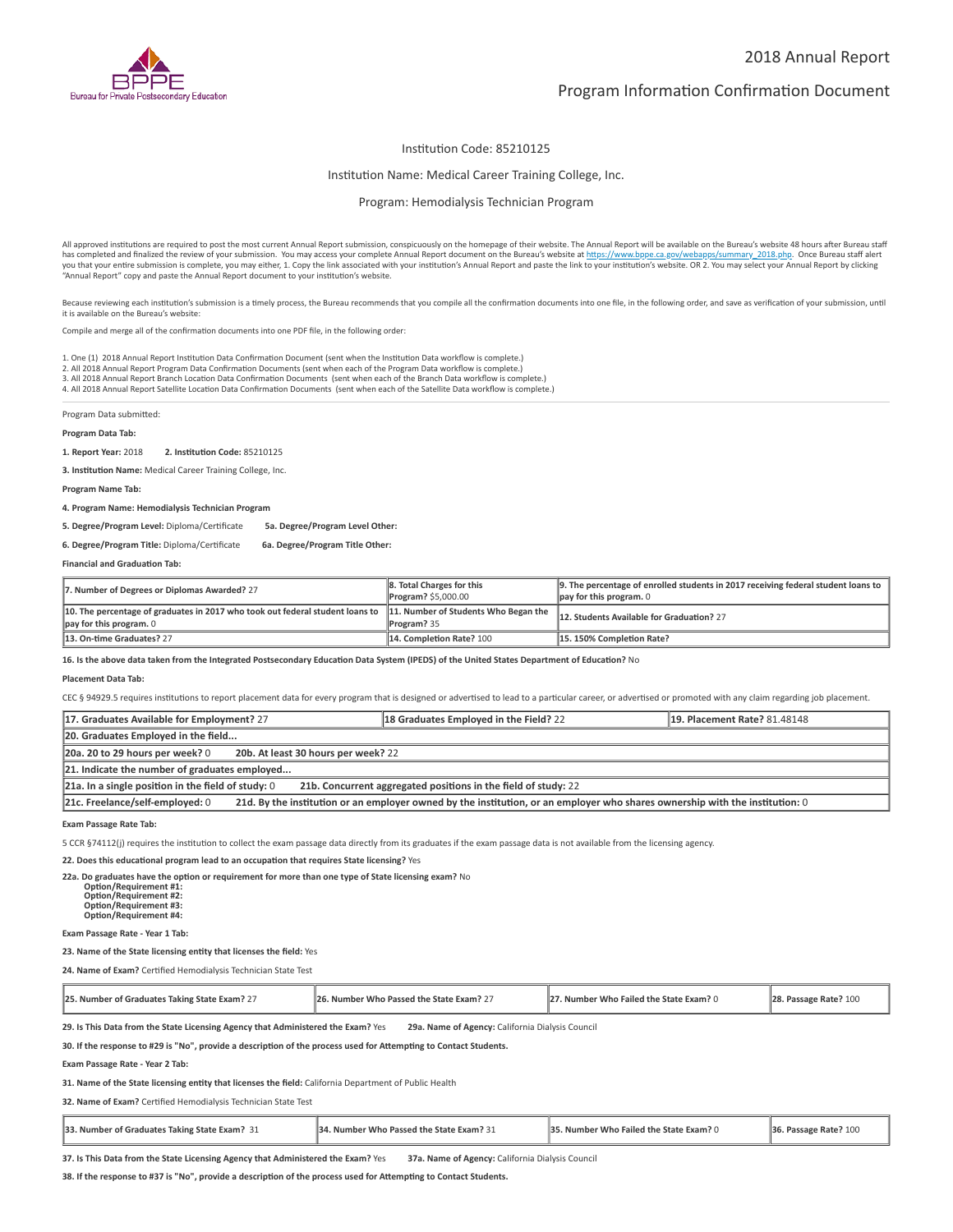$CEC$  §94910(d) and 94929.5(a)(3) require the reporting of salary and wage information in increments of \$5,000.00 for graduates employed in the field of study.

## **39. Graduates Available for Employment?** 27 **40. Graduates Employed in the Field of Study?** 22

| $\ $ \$0 - \$5,000: 0              | \$5,001 - \$10,000: 0  | \$10,001 - \$15,000: 0  | S15.001 - \$20.000: 0           |
|------------------------------------|------------------------|-------------------------|---------------------------------|
| $\parallel$ \$20,001 - \$25,000: 0 | \$25,001 - \$30,000: 0 | \$30,001 - \$35,000: 22 | $\frac{1535,001 - $40,000}{0}$  |
| \$40,001 - \$45,000: 0             | \$45,001 - \$50,000: 0 | \$50,001 - \$55,000: 0  | $\frac{1555,001 - $60,000}{0}$  |
| $\frac{1560,001 - 565,000}{0}$     | \$65,001 - \$70,000: 0 | \$70,001 - \$75,000: 0  | 575,001 - \$80,000: 0           |
| \$80,001 - \$85,000: 0             | S85.001 - \$90.000: 0  | \$90,001 - \$95,000: 0  | $\frac{1595,001 - $100,000}{0}$ |
| Over \$100,001: 0                  |                        |                         |                                 |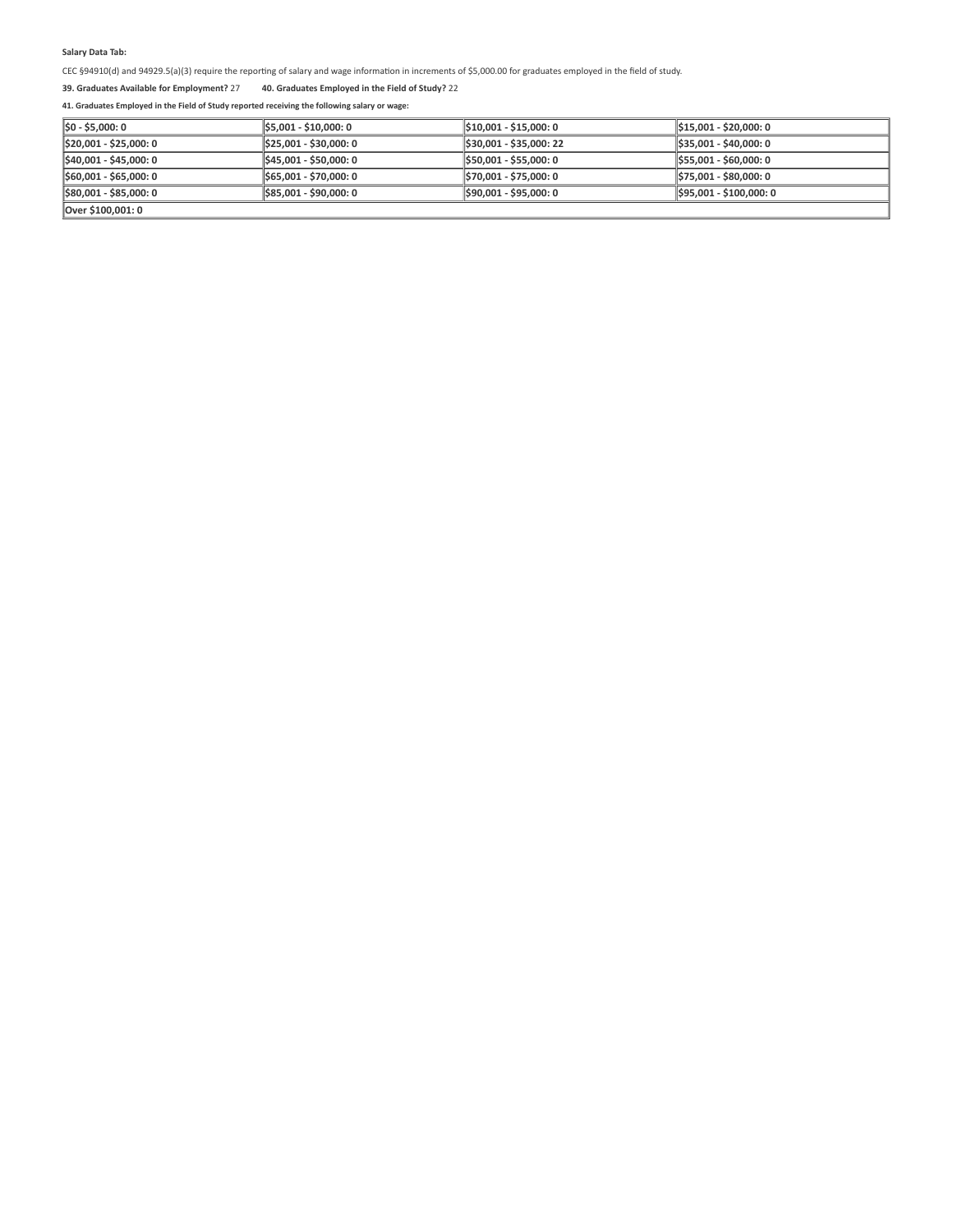

### Institution Code: 85210125

#### Institution Name: Medical Career Training College, Inc.

Program: Medical Assistant Program

All approved institutions are required to post the most current Annual Report submission, conspicuously on the homepage of their website. The Annual Report will be available on the Bureau's website 48 hours after Bureau st you that your entire submission is complete, you may either, 1. Copy the link associated with your institution's Annual Report and paste the link to your institution's website. OR 2. You may select your Annual Report by cl "Annual Report" copy and paste the Annual Report document to your institution's website.

Because reviewing each institution's submission is a timely process, the Bureau recommends that you compile all the confirmation documents into one file, in the following order, and save as verification of your submission, it is available on the Bureau's website:

Compile and merge all of the confirmation documents into one PDF file, in the following order:

1. One (1) 2018 Annual Report Institution Data Confirmation Document (sent when the Institution Data workflow is complete.)

2. All 2018 Annual Report Program Data Confirmation Documents (sent when each of the Program Data workflow is complete.)<br>3. All 2018 Annual Report Branch Location Data Confirmation Documents (sent when each of the Branch

4. All 2018 Annual Report Satellite Location Data Confirmation Documents (sent when each of the Satellite Data workflow is complete.)

Program Data submitted:

#### **Program Data Tab:**

**1. Report Year:** 2018 **2. Instuon Code:** 85210125

**3. Institution Name:** Medical Career Training College, Inc.

**Program Name Tab:**

**4. Program Name: Medical Assistant Program** 

**5. Degree/Program Level:** Diploma/Cerficate **5a. Degree/Program Level Other:**

**6. Degree/Program Title:** Diploma/Cerficate **6a. Degree/Program Title Other:**

**Financial and Graduation Tab:** 

| 7. Number of Degrees or Diplomas Awarded? 5                                                                                                   | 8. Total Charges for this<br><b>Program? \$8,750.00</b> | $\parallel$ 9. The percentage of enrolled students in 2017 receiving federal student loans to $\parallel$<br>$\parallel$ pay for this program. 0 |
|-----------------------------------------------------------------------------------------------------------------------------------------------|---------------------------------------------------------|--------------------------------------------------------------------------------------------------------------------------------------------------|
| 10. The percentage of graduates in 2017 who took out federal student loans to 11. Number of Students Who Began the<br>pay for this program. 0 | Program? 12                                             | 12. Students Available for Graduation? 5                                                                                                         |
| 13. On-time Graduates? 5                                                                                                                      | 14. Completion Rate? 100                                | 15.150% Completion Rate?                                                                                                                         |

16. Is the above data taken from the Integrated Postsecondary Education Data System (IPEDS) of the United States Department of Education? No

**Placement Data Tab:**

CEC § 94929.5 requires institutions to report placement data for every program that is designed or advertised to lead to a particular career, or advertised or promoted with any claim regarding job placement.

| 17. Graduates Available for Employment? 5                                                                                                                       | 18 Graduates Employed in the Field? 4 | 19. Placement Rate? 80 |
|-----------------------------------------------------------------------------------------------------------------------------------------------------------------|---------------------------------------|------------------------|
| 20. Graduates Employed in the field                                                                                                                             |                                       |                        |
| 20a. 20 to 29 hours per week? 0<br>20b. At least 30 hours per week? 4                                                                                           |                                       |                        |
| 21. Indicate the number of graduates employed                                                                                                                   |                                       |                        |
| $21a$ . In a single position in the field of study: 0<br>21b. Concurrent aggregated positions in the field of study: 4                                          |                                       |                        |
| 21c. Freelance/self-employed: 0<br>21d. By the institution or an employer owned by the institution, or an employer who shares ownership with the institution: 0 |                                       |                        |

**Exam Passage Rate Tab:**

5 CCR §74112(i) requires the institution to collect the exam passage data directly from its graduates if the exam passage data is not available from the licensing agency.

**22. Does this educational program lead to an occupation that requires State licensing?** Yes

**22a. Do graduates have the option or requirement for more than one type of State licensing exam?** No

 **Opon/Requirement #1: Opon/Requirement #2: Opon/Requirement #3: Opon/Requirement #4:**

#### **Exam Passage Rate - Year 1 Tab:**

23. Name of the State licensing entity that licenses the field: Yes

**24. Name of Exam?** Cerfied Medical Assistant Exam

| 25. Number of Graduates Taking State Exam? 5 | 26. Number Who Passed the State Exam? 5 | 27. Number Who Failed the State Exam? 0 | 28. Passage Rate? 100 |
|----------------------------------------------|-----------------------------------------|-----------------------------------------|-----------------------|
|----------------------------------------------|-----------------------------------------|-----------------------------------------|-----------------------|

29. Is This Data from the State Licensing Agency that Administered the Exam? Yes 29a. Name of Agency: American Association of Medical Assistants

30. If the response to #29 is "No", provide a description of the process used for Attempting to Contact Students.

**Exam Passage Rate - Year 2 Tab:**

31. Name of the State licensing entity that licenses the field: American Association of Medical Assistants

**32. Name of Exam?** Cerfied Medical Assistant Exam

| 33. Number of Graduates Taking State Exam? 3 | <b>34. Number Who Passed the State Exam?</b> | <b>35. Number Who Failed the State Exam? 0</b> | $\vert$ 36. Passage Rate? 100 |  |
|----------------------------------------------|----------------------------------------------|------------------------------------------------|-------------------------------|--|
|                                              |                                              |                                                |                               |  |

37. Is This Data from the State Licensing Agency that Administered the Exam? Yes 37a. Name of Agency: American Association of Medical Assistants